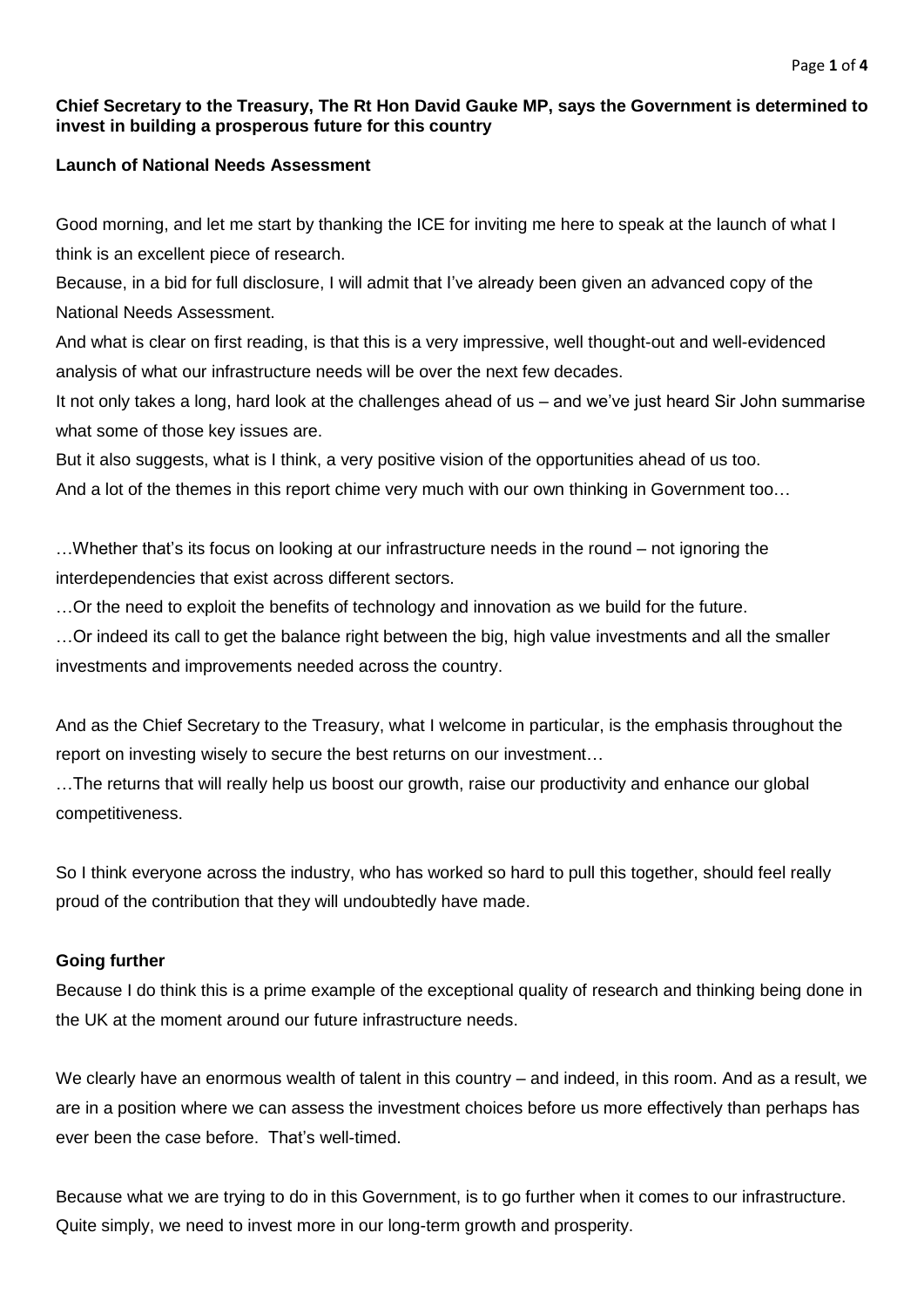That was very much a point the Chancellor made a few weeks ago in his recent speech in Birmingham.

And that's a point made again on the very first page of the National Needs Assessment being launched today. We are the world's  $5<sup>th</sup>$  biggest economy. We don't want to be languishing in 24<sup>th</sup> place in the World Economic Forum's Global Competitiveness rankings.

Instead, we want modern infrastructure that:

- …supports people as they go about their lives.
- …that makes the UK a great place to do business.
- …and that shows the world that we really are a global player.

So this is right at the top of my agenda as Chief Secretary to the Treasury. And this is a priority shared right across this Government as we develop an industrial strategy that will secure our growth and prosperity long into the future.

#### **Record to Date**

And I have to say, I think we've made a pretty good start already. More than a quarter of a trillion pounds has already been invested since 2010. We're also committed to spending over £100 billion on infrastructure projects by the end of this Parliament. This will go to funding some really essential improvements across the country. From the big, high value projects like HS2. To everything from beefing up our flood defences, improving our electricity networks and rolling out superfast broadband.

We've also been looking at what more we can do to encourage more investment. And back in 2012, we launched the UK Guarantee Scheme, to help projects raise money from the capital markets by underwriting the debt. This has already made a big difference - helping schemes like the Northern Line Extension, and the Mersey Gateway bridge.

But for me, two of our proudest achievements to date are actually about us establishing the right infrastructure *behind* how we invest in infrastructure.

And so before I hand back to Nick, I do just want to talk briefly about how the National Infrastructure Commission, and the Infrastructure and Projects Authority, are right at the heart of our efforts to improve UK infrastructure.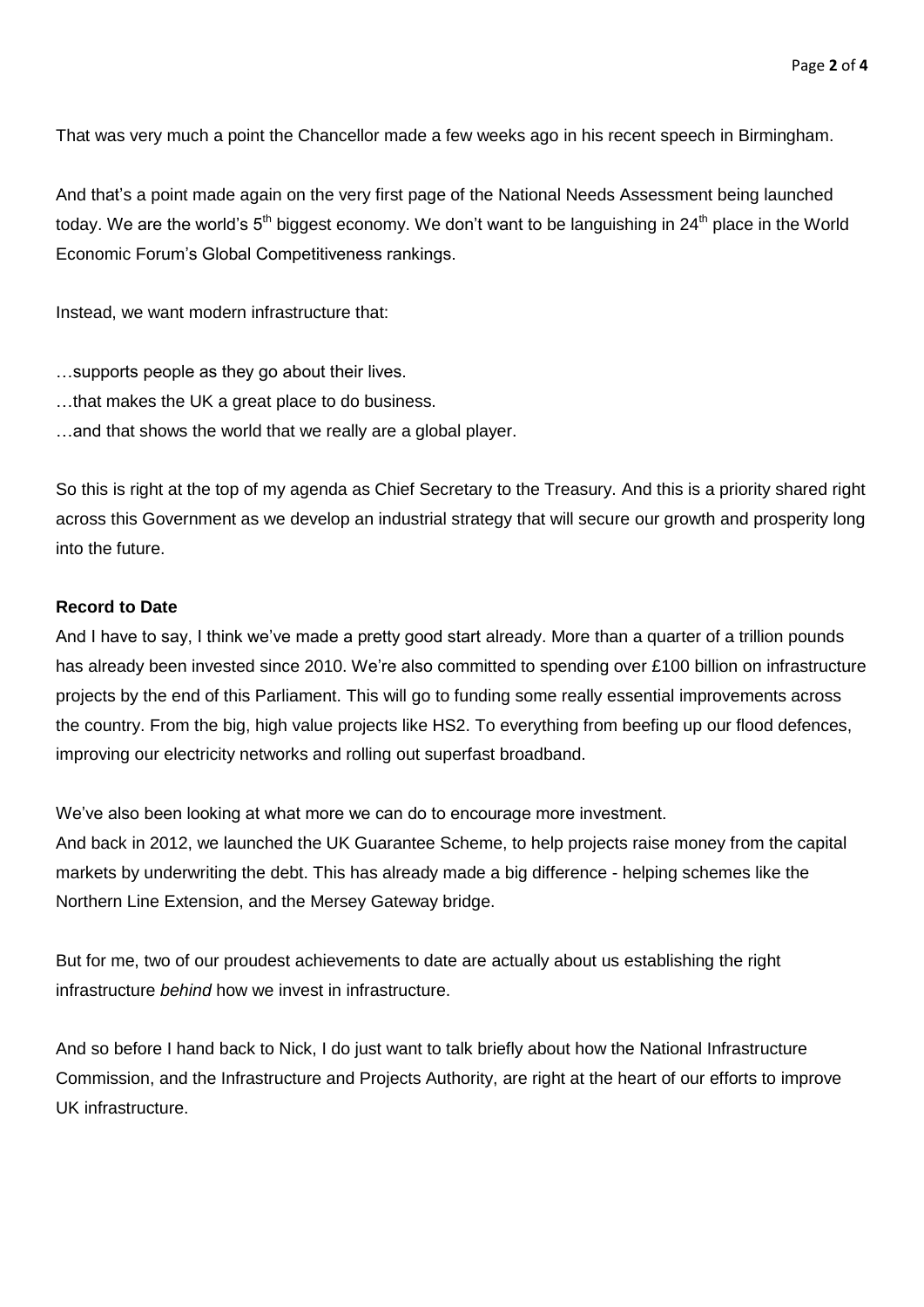### **National Infrastructure Commission**

So let me start with the National Infrastructure Commission, which we established just over a year ago to give us the best possible advice on the difficult investment decisions we face.

Because, despite what some people seem to think, there is no magic money tree. And it's important that when we make critical decisions about how to invest, we do so guided by an impartial assessment of what's in the best interests of this country in the long run.

And what we have now in the National Infrastructure Commission, is a body that won't be influenced by the politics of the current day, but will instead keep its eyes fixed firmly on the future. Now some of you may have seen that that we recently announced that the Commission is going to be an Executive Agency. And I know that there has been some disappointment that it hasn't been placed on a statutory footing. But regardless of its status, I can assure you that this is an organisation that is going to be here for the long term.

It's going to have free rein to recommend whatever it sees fit. And it's going to have a huge influence over our thinking. Because this is an outstanding resource for any Government to have.

The Commission has already given us some really high quality analysis on Crossrail 2, transport in the North and smart power. They've got some more reports coming out this autumn – one on 5G connectivity and one on an Oxford-Cambridge-Milton Keynes corridor.

And most exciting of all, the Commission is working on its very first National Infrastructure Assessment, to be published next year. There have already been some very strong contributions to this.

And none more so than the National Needs Assessment being launched today.This is a fitting gift to the Commission as it celebrates its first birthday this month.

As Nick says, this will no doubt serve as a blueprint for the Commission's own Assessment, which is due next summer.

So the Commission has made a great start and there's a lot more to come. And I hope Sir John, in your role as the Commission's current deputy chair, you will pass on my congratulations to everyone in the organisation who has helped to make it a success.